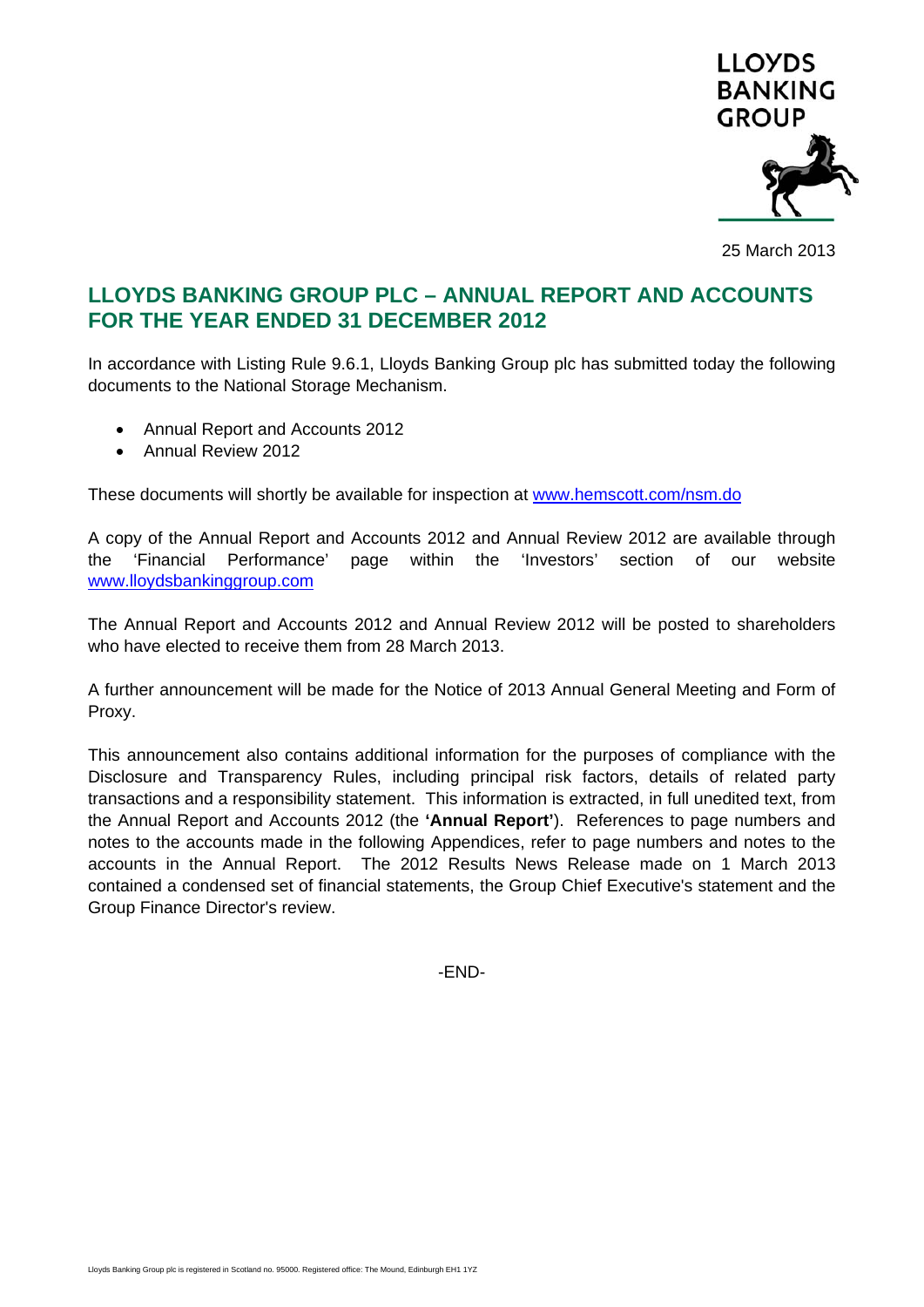For further information:

**Corporate Affairs**  Matt Smith +44 (0)20 7356 3522 Head of Corporate Media Email: matt.smith@lloydsbanking.com

**Investor Relations**  Douglas Radcliffe **+44** (0)20 7356 1571 Head of Operations & Reporting Investor Relations Email: douglas.radcliffe@ltsb-finance.co.uk

## **FORWARD LOOKING STATEMENTS**

This announcement contains forward looking statements with respect to the business, strategy and plans of the Lloyds Banking Group, its current goals and expectations relating to its future financial condition and performance. Statements that are not historical facts, including statements about the Group or the Group's management's beliefs and expectations, are forward looking statements. By their nature, forward looking statements involve risk and uncertainty because they relate to events and depend on circumstances that will or may occur in the future. The Group's actual future business, strategy, plans and/or results may differ materially from those expressed or implied in these forward looking statements as a result of a variety of risks, uncertainties and other factors, including, but not limited to, UK domestic and global economic and business conditions; the ability to derive cost savings and other benefits, including as a result of the Group's Simplification programme; the ability to access sufficient funding to meet the Group's liquidity needs; changes to the Group's credit ratings; risks concerning borrower or counterparty credit quality; instability in the global financial markets, including Eurozone instability and the impact of any sovereign credit rating downgrade or other sovereign financial issues; market-related risks including, but not limited to, changes in interest rates and exchange rates; changing demographic and market-related trends; changes in customer preferences; changes to laws, regulation, accounting standards or taxation, including changes to regulatory capital or liquidity requirements; the policies and actions of governmental or regulatory authorities in the UK, the European Union, or jurisdictions outside the UK in which the Group operates, including other European countries and the US; the implementation of the draft EU crisis management framework directive and banking reform following the recommendations made by the Independent Commission on Banking; the ability to attract and retain senior management and other employees; requirements or limitations imposed on the Group as a result of HM Treasury's investment in the Group; the ability to complete satisfactorily the disposal of certain assets as part of the Group's EC state aid obligations; the extent of any future impairment charges or write-downs caused by depressed asset valuations, market disruptions and illiquid markets; the effects of competition and the actions of competitors, including non-bank financial services and lending companies; exposure to regulatory scrutiny, legal proceedings, regulatory investigations or complaints, and other factors. Please refer to the latest Annual Report on Form 20-F filed with the US Securities and Exchange Commission for a discussion of certain factors together with examples of forward looking statements. The forward looking statements contained in this announcement are made as at the date of this announcement, and the Group undertakes no obligation to update any of its forward looking statements.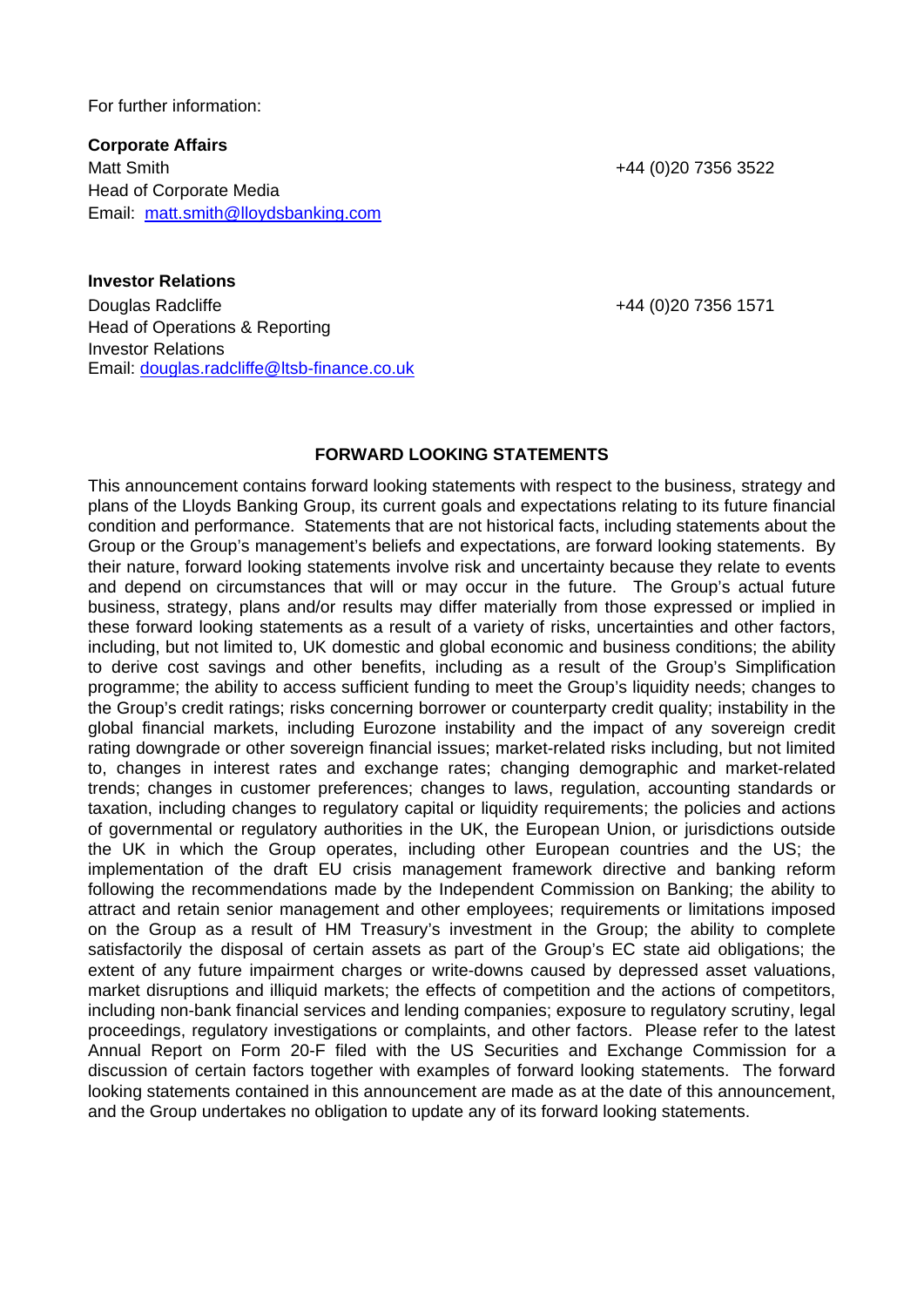#### **Appendix 1 – Risk Factors**

The principal risks and uncertainties relating to Lloyds Banking Group plc are set out on pages 118 to 124 of the Annual Report. The following is extracted in full and unedited from the Annual Report.

#### **Principal risks and uncertainties**

At present the most significant risks faced by the Group are detailed below. These risks could impact on the success of delivering against the Group's long-term strategic objectives and are aligned to the Group's Risk Drivers. Further detail on the Group's Risk Drivers and how the Group manages risk can be found on page 131. For further information on the economy see pages 19 and 20.

#### **Credit Risk**

#### **Definition**

Credit risk is defined as the risk that parties with whom the Group has contracted fail to meet their obligations (both on or off balance sheet).

#### **Principal risks**

Arising mainly in the Retail, Commercial Banking, and Wealth, Asset Finance and International divisions, reflecting the risks inherent in the Group's lending activities and, to a lesser extent in the Insurance business in respect of investment holdings and exposures to reinsurers. Adverse changes in the credit quality of the Group's UK and/or international borrowers and counterparties, or in their behaviour, would be expected to reduce the value of the Group's assets and increase the Group's write-downs and allowances for impairment losses. Credit risk can be affected by a range of macroeconomic environment and other factors, including, inter alia, increased unemployment, reduced asset values, lower consumer spending, increased personal or corporate insolvency levels, reduced corporate profits, increased interest rates and/or higher tenant defaults.

Over the last five years, the global banking crisis and economic downturn has driven cyclically high bad debt charges, especially in the Group's legacy HBOS portfolios, arising from the Group's lending to both retail (including those in Wealth, Asset Finance and International Division) and commercial customers (including those in Wealth, Asset Finance and International Division). Group portfolios will remain strongly linked to the economic environment, with inter alia house price falls, unemployment increases, consumer over-indebtedness and rising interest rates being possible impacts to the Group's exposures. The Group has exposure to commercial customers in both the UK and internationally, including Europe and Ireland, particularly related to commercial real estate lending, where the Group has a high level of lending secured on secondary and tertiary assets. The possibility of further economic downside risk remains.

#### **Mitigating actions**

The Group takes many mitigating actions with respect to this principal risk. The Group manages its credit risk in a variety of ways such as:

- through prudent and through the cycle credit risk appetite and policies;
- clearly defined levels of authority (including, independently sanctioned and controlled credit limits for commercial customers and counterparties, sound credit scoring models and credit policies for retail customers);
- robust credit processes and controls; and
- well-established Group and Divisional committees that ensure distressed and impaired loans are identified, considered, controlled and appropriately escalated and appropriately impaired (taking account of the Group's latest view of current and expected market conditions, as well as refinancing risk).

Reviews are undertaken at least quarterly and incorporate internal and external audit review and challenge.

#### **Conduct Risk**

#### **Definition**

Conduct risk is defined as the risk of customer detriment or censure and/or a reduction in earnings/value, through financial or reputational loss, from inappropriate or poor customer treatment or business conduct.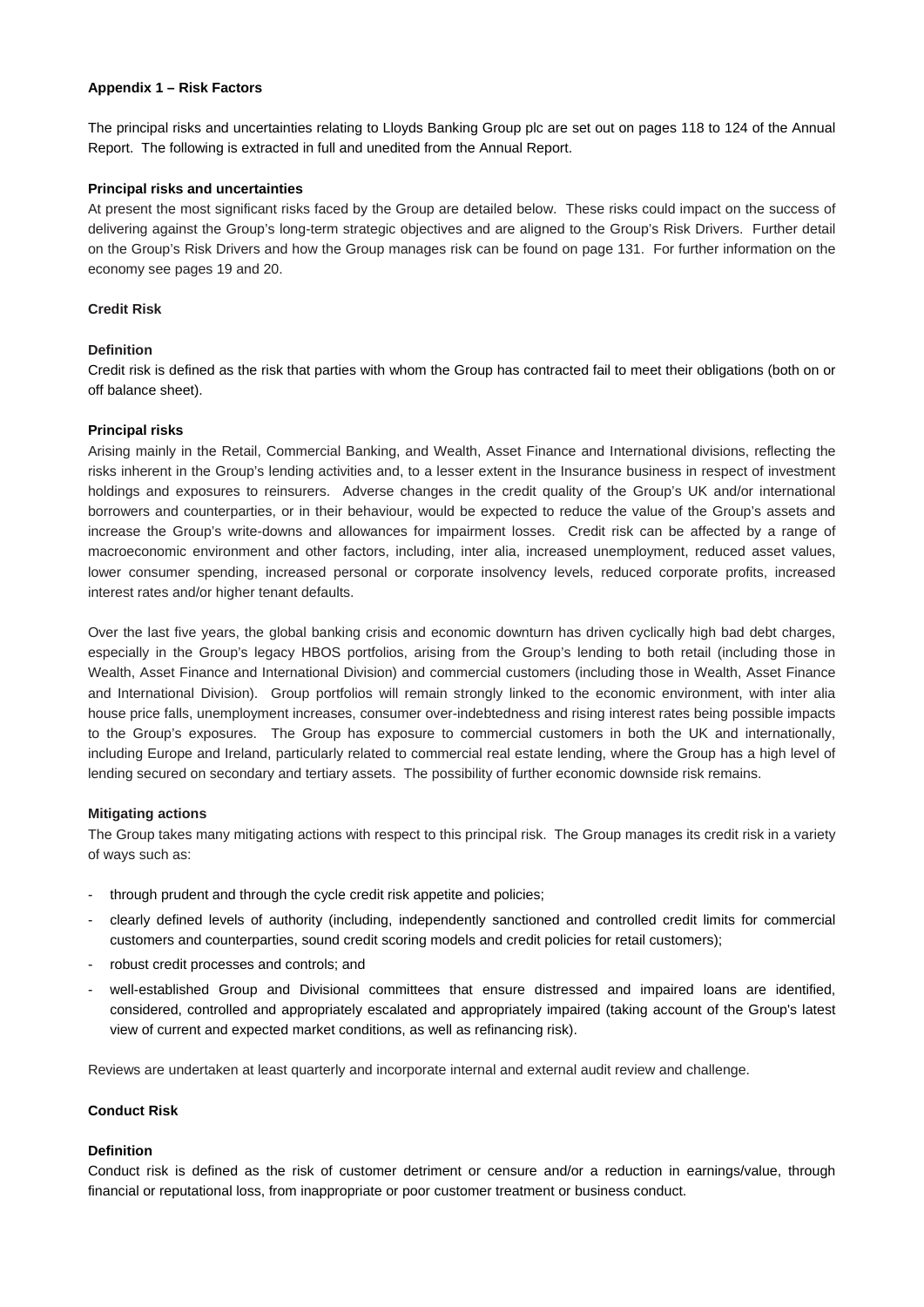#### **Principal risks**

Conduct risk and how the Group manages its customer relationships affect all aspects of the Group's operations and are closely aligned with achievement of the Group's strategic vision to be the best bank for customers. As a provider of a wide range of financial services products across different brands and numerous distribution channels to an extremely broad and varied customer base, and as a participant in market activities the Group faces significant conduct risks, such as: products or services not meeting the needs of its customers; sales processes which could result in selling products to customers which do not meet their needs; failure to deal with a customer's complaint effectively where the Group has got it wrong and not met customer expectations; behaviours which do not meet market standards.

There remains a high level of scrutiny regarding financial institutions' treatment of customers and business conduct from regulatory bodies, the media and politicians. The FSA in particular continues to drive focus on conduct of business activities through its supervision activity.

There is a risk that certain aspects of the Group's business may be determined by the FSA, other regulatory bodies or the courts as not being conducted in accordance with applicable laws or regulations, or fair and reasonable treatment in their opinion. The Group may also be liable for damages to third parties harmed by the conduct of its business.

#### **Mitigating actions**

The Group takes many mitigating actions with respect to this principal risk; key examples include:

- The Group's Conduct Strategy and supporting framework have been designed to support its vision and strategic aim to put the customer at the heart of everything it does. The Group has developed and implemented a framework to enable it to deliver the right outcomes for its customers, which is supported by policies and standards in key areas, including product governance, customer treatment, sales, responsible lending, customers in financial difficulties, claims and complaints handling.
- The Group actively engages with regulatory bodies and other stakeholders in developing its understanding of current customer treatment concerns. The Group develops colleagues' awareness of these and other expected standards of conduct through these and other policies and standards and codes of responsibility. It also undertakes root cause analysis of complaints and makes use of technology and metrics to facilitate earlier detection and mitigation of conduct issues.

#### **Market Risk**

#### **Definition**

Market risk is defined as the risk that unfavourable market moves (including changes in and increased volatility of interest rates, market-implied inflation rates, credit spreads and prices for bonds, foreign exchange rates, equity, property and commodity prices and other instruments), lead to reductions in earnings and/or value.

#### **Principal risks**

The Group has a number of market risks, the principal ones being:

- Interest rate risk: This risk to the Group's banking income arises from competitive pressures on product terms in existing loans and deposits, which sometimes restrict the Group in its ability to change interest rates applying to customers in response to changes in interbank and central bank rates. A further related risk arises from the level of interest rates and the margin of interbank rates over central bank rates.
- Equity risk: This risk arises from movements in equity market prices. The main equity market risks arise in the Insurance business and defined benefit pension schemes.
- Credit spread risk: This risk arises when the market perception of the creditworthiness of a particular counterparty changes. The main credit spread exposure arises in the Insurance business, defined benefit pension schemes and banking businesses.

#### **Mitigating actions**

Market risk is managed within a Board approved framework using a range of metrics to monitor the Group's profile against its stated appetite and potential market conditions.

High level market risk exposure is reported regularly to appropriate committees for monitoring and oversight by senior management.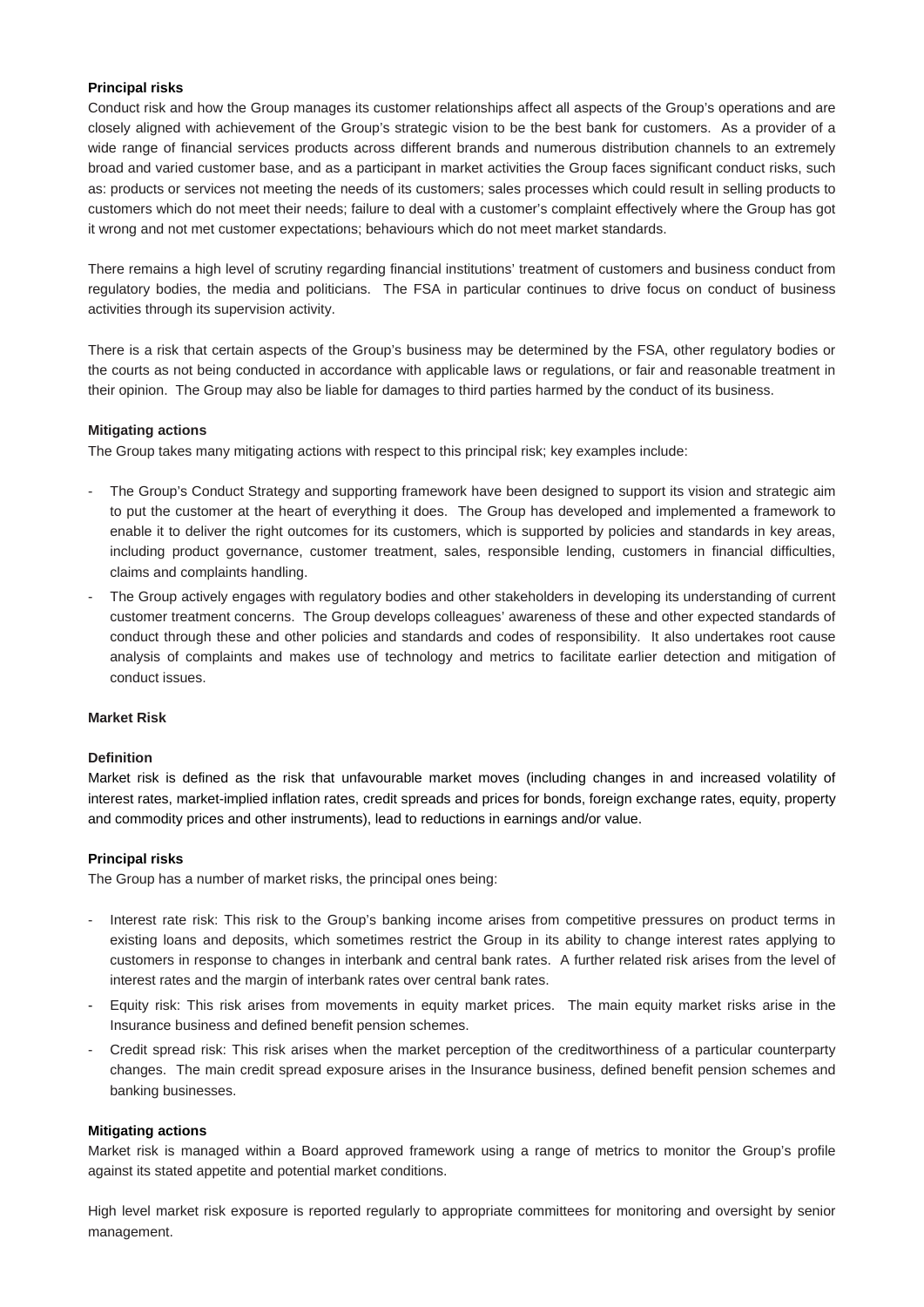A variety of risk measures are used such as:

- Sensitivity based measures (e.g. sensitivity to 1 basis point move in interest rates)
- Percentile based measures (e.g. Value at Risk)
- Scenario/stress based measures (e.g. single factor stresses, macroeconomic scenarios)

In addition, profit and loss triggers are used in the Trading Books in order to ensure that mitigating action is discussed if profit and loss becomes volatile.

- Interest rate risk: Exposure arising from the different repricing characteristics of the Group's non-trading assets and liabilities, and from the mismatch between interest rate insensitive assets and interest rate sensitive liabilities, is managed centrally. Matching assets and liabilities are offset against each other and interest rate swaps are also used to manage the residual exposure to within the non-traded market risk appetite. Exposure arising from the margin of interbank rates over central bank rates is monitored and managed within the non-traded market risk appetite through appropriate hedging activity.
- Equity and credit spread risk: The Group continues to liaise with defined benefit pension scheme Trustees with regard to appropriately de-risking the pension scheme portfolio.

#### **Operational Risk**

#### **Definition**

Operational risk is defined as the risk of loss resulting from inadequate or failed internal processes, people and systems or from external events.

#### **Principal risks**

The principal operational risks currently facing the Group are:

- IT systems and resilience: The risk of loss resulting from the failure to develop, deliver or maintain effective IT solutions. The resilience of IT in terms of its availability to customers and colleagues is of paramount importance to the Group.
- Information security: The risk of information leakage, loss or theft. The threat profile is rapidly changing; in particular increasingly sophisticated attacks by cybercrime groups.
- External fraud: The risk of loss to the Group and/or its customers resulting from an act of deception or omission.
- Customer process: The risk of new issues, process weaknesses and control deficiencies within the Group's customer facing processes as the business continues to evolve.

#### **Mitigating actions**

The Group operates a robust control environment with regular review and enhancement. Contingency plans are maintained for a range of potential scenarios with a regime of disaster recovery exercises, both Group specific and industry wide. Significant investment has been made in IT infrastructure and systems to ensure their resilience and to enhance the services they support, in recognition of the importance of the ongoing availability of the Group's services both to its customers and to the wider UK financial infrastructure. The Group continues to invest in IT and information security control environments including user access management and records management to address evolving threats.

The Group adopts a risk based approach to external fraud management, reflecting the current and emerging external fraud risks within the market. This approach drives an annual programme of enhancements to the Group's technology, process and people related controls; with emphasis on preventative controls, supported by real time detective controls – wherever feasible. The Group has developed a mature and robust fraud operating model with centralised accountability established, discharged via Group wide policies and operational control frameworks. The Group's fraud awareness programme is a key component of its fraud control environment; in 2012 a Group wide awareness campaign was launched specifically addressing the emerging 'cyber' threats and the role that the Group's colleagues play in helping to keep its customers safe and secure.

Material operational risks are reported regularly to appropriate committees, attracting senior management visibility, and are managed via a range of strategies – avoidance, mitigation, transfer (including insurance), and acceptance.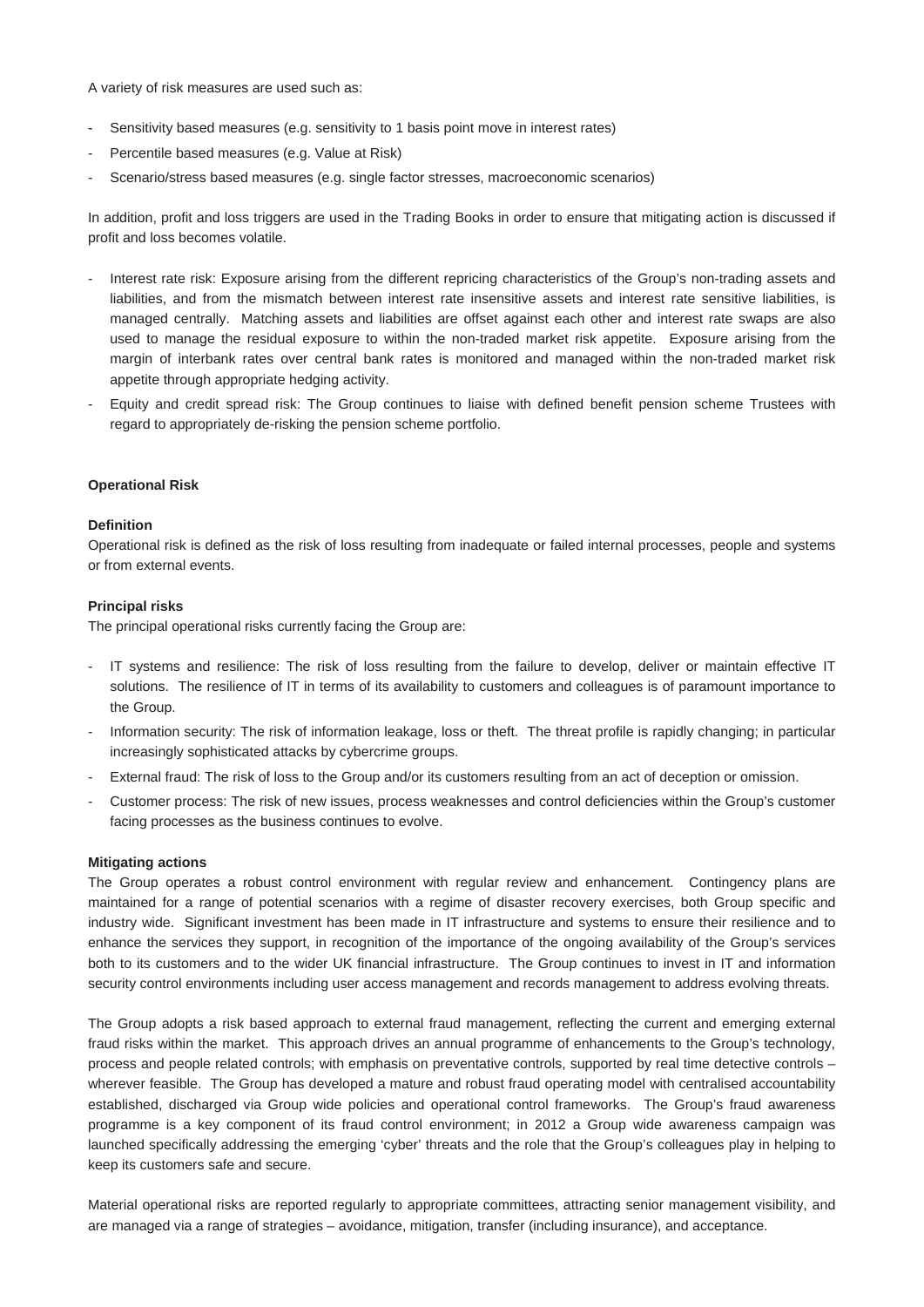#### **People Risk**

#### **Definition**

People risk is defined as the risk that the Group fails to lead, manage and enable colleagues to deliver to customers, shareholders and regulators leading to reductions in earnings and/or value.

#### **Principal risks**

The Group has a strategic aim to be the best bank for customers; it is committed to addressing issues within the business that could contribute to customers receiving unfair outcomes. The Group believes the quality, effectiveness and engagement of its people are fundamental to its successful delivery of this strategy. This belief coincides with the increasing external focus on the culture which underpins the performance and behaviour of employees in the development and delivery of fair outcomes to customers.

Consequently, the Group's management of material people risks is critical to its capacity to deliver against its strategic objectives. Over the coming twelve months the Group's ability to manage people risks successfully is likely to be affected by the following factors:

- The Group's continuing structural consolidation and the sale of part of its branch network under Project Verde may disrupt its ability to lead and manage its people effectively in some areas;
- The developing and increasingly rigorous and intrusive regulatory environment may challenge the Group's people strategy, remuneration practices and retention; and
- Negative political and media attention on banking sector culture, sales practices and ethical conduct may impact colleague engagement, investor sentiment and the Group's cost base.

#### **Mitigating actions**

The Group takes many mitigating actions with respect to people risk. Key examples include:

- Focusing on strengthening the risk-based culture amongst colleagues by developing and delivering a number of initiatives that reinforce risk-based behaviours to generate the best possible outcomes for customers and colleagues;
- Continuing to ensure strong management of the impact of organisational change and consolidation on colleagues;
- Embedding our Codes of Personal and Business Responsibility across the Group;
- Reviewing and developing incentives continually to ensure they promote colleagues' behaviours that meet customer needs and regulatory expectations;
- Focusing on leadership and colleague engagement, through delivery of strategies to attract, retain and develop high calibre people together with implementation of rigorous succession planning;
- Maintaining focus on people risk management across the Group; and
- Ensuring compliance with legal and regulatory requirements related to Approved Persons and the Remuneration Code, and embedding compliant and appropriate colleague behaviours in line with Group policies, values and its people risk priorities.

#### **Liquidity and Funding Risk**

#### **Definition**

Liquidity risk is defined as the risk that the Group has insufficient financial resources to meet its commitments as they fall due, or can only secure them at excessive cost.

Funding risk is defined as the risk that the Group does not have sufficiently stable and diverse sources of funding or the funding structure is inefficient.

### **Principal risks**

Liquidity and funding continues to remain a key area of focus for the Group and the industry as a whole. Like all major banks, the Group is dependent on confidence in the short and long-term wholesale funding markets. Should the Group, due to exceptional circumstances, be unable to continue to source sustainable funding, its ability to fund its financial obligations could be impacted. The key dependencies on successfully funding the Group's balance sheet include: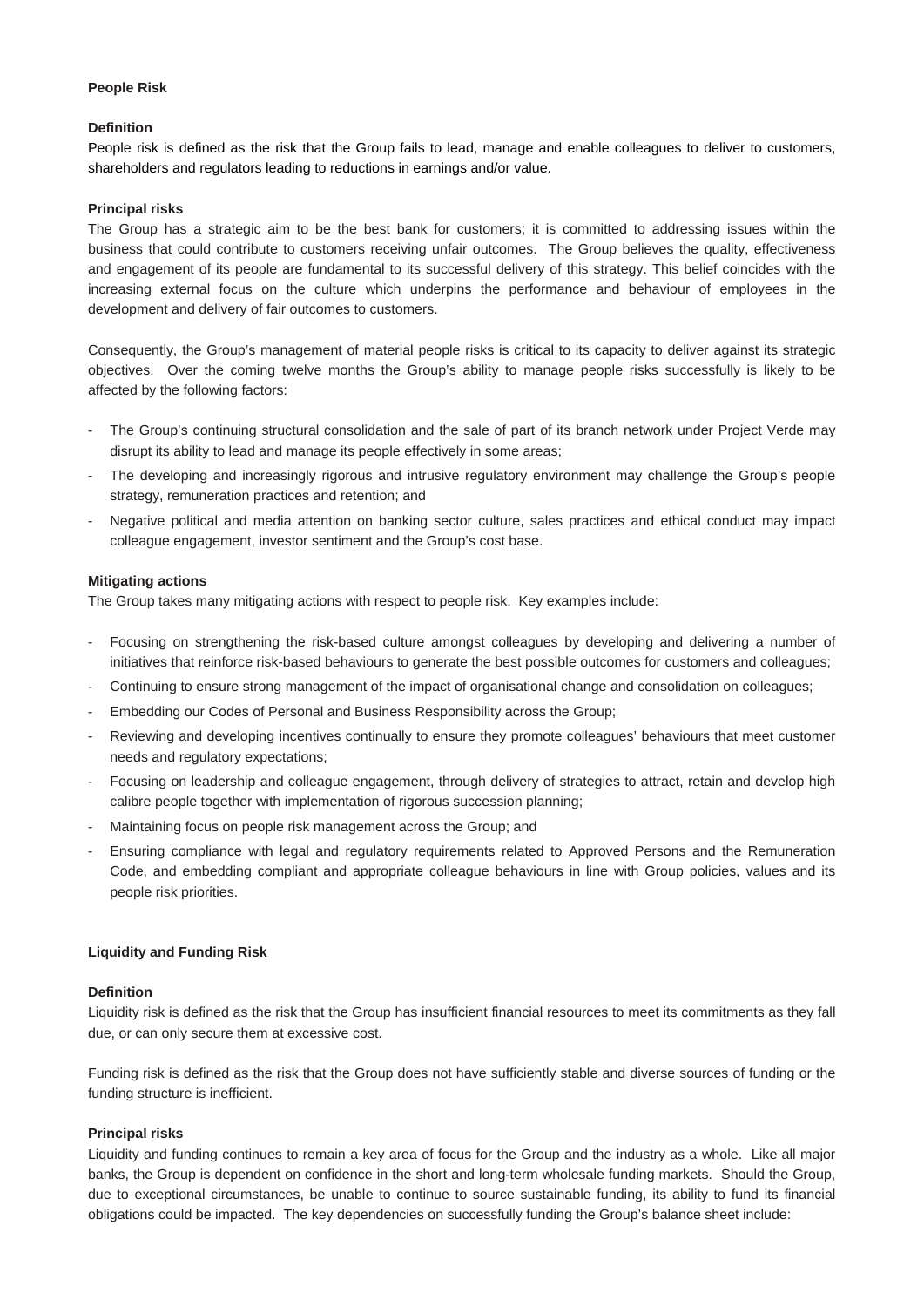- Continued functioning of the money and capital markets.
- The continuation of the Group's strategy of right-sizing the balance sheet and development of the retail deposit base which has led to a significant reduction in the wholesale funding requirement over the past year.
- Limited further deterioration in the UK's and the Group's credit rating. In June 2012 the Group experienced a one notch downgrade in its long-term rating from Moody's, following the agency's review of 114 European banks. The impact that the Group experienced following the downgrade was not material and was consistent with the modelled outcomes based on the stress testing framework. Similarly, the internal stress testing framework indicates that Moody's one notch downgrade of the UK's credit rating, announced on 22 February 2013, will not have a material impact on the Group's liquidity and funding positions; and
- No significant or sudden withdrawal of customer deposits.

#### **Mitigating actions**

Liquidity and funding risk appetite for the banking businesses is set by the Board and this statement of the Group's overall appetite for liquidity risk is reviewed and approved annually by the Board.

- The Group's liquidity and funding position is underpinned by its significant customer deposit base, and has been supported by stable funding from the wholesale markets with a reduced dependence on short-term wholesale funding;
- At 31 December 2012, the Group had £205 billion of highly liquid unencumbered assets in its liquidity portfolio which are available to meet cash and collateral outflows;
- Daily monitoring and control processes are in place to address regulatory liquidity requirements. The Group monitors a range of market and internal early warning indicators on a daily basis for early signs of liquidity risk in the market or specific to the Group;
- The Group carries out stress testing of its liquidity position against a range of scenarios, including those prescribed by the FSA, on an ongoing basis. The Group's liquidity risk appetite is also calibrated against a number of stressed liquidity metrics; and
- The Group has a contingency funding plan embedded within the Group Liquidity Policy which has been designed to identify emerging liquidity concerns at an early stage, so that mitigating actions can be taken to avoid a more serious crisis developing.

#### **Insurance Risk**

#### **Definition**

Insurance risk is defined as the risk of adverse developments in the timing, frequency and severity of claims for insured/underwritten events and in customer behaviour, leading to reductions in earnings and/or value.

#### **Principal risks**

The major sources of insurance risk are within the Insurance business and the Group's defined benefit pension schemes. Insurance risk is inherent in the Insurance business and can be affected by customer behaviour. Insurance risks accepted relate primarily to mortality, longevity, morbidity, persistency, expenses, property and unemployment. The primary insurance risk of the Group's defined benefit pension schemes is related to longevity.

Insurance risk has the potential to significantly impact the earnings and capital position of the Insurance business of the Group. For the Group's defined benefit pension schemes, insurance risk could significantly increase the cost of pension provision and impact the balance sheet of the Group.

#### **Mitigating actions**

The Group takes many mitigating actions with respect to this principal risk, key examples include:

- Actuarial assumptions are reviewed in line with experience and in-depth reviews are conducted regularly. Longevity assumptions for the Group's defined benefit pension schemes are reviewed annually together with other IFRS assumptions. Expert judgement is required; and
- Insurance risk is controlled by robust processes including underwriting, pricing-to-risk, claims management, reinsurance and other risk mitigation techniques.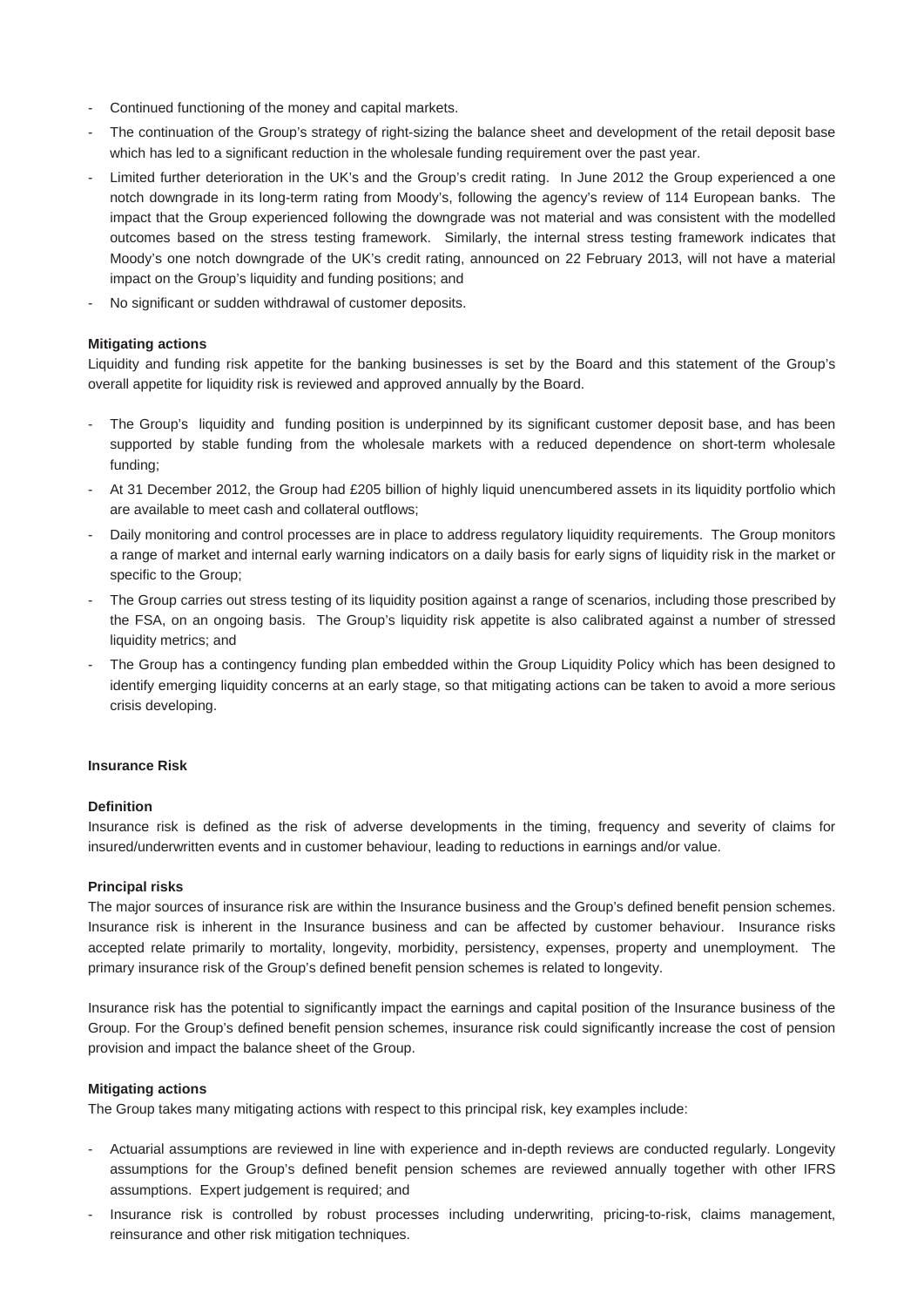Insurance risk is reported regularly to appropriate committees and boards.

State Funding and State Aid is not considered as one of the Group's Risk Drivers; however the Group does consider State Funding and State Aid to be a Principal Risk.

#### **State Funding and State Aid**

#### **Principal risks**

HM Treasury currently holds 39.2 per cent of the Group's ordinary share capital. United Kingdom Financial Investments Limited (UKFI), as manager of HM Treasury's shareholding, continues to operate in line with the framework document between UKFI and HM Treasury, managing the investment in the Group on a commercial basis without interference in day-to-day management decisions. There is a risk that a change in Government priorities could result in the framework agreement currently in place being replaced leading to interference in the operations of the Group.

In addition, the Group is subject to European Union State Aid obligations in line with the Restructuring Plan agreed with HM Treasury and the EU College of Commissioners in November 2009, which is designed to support the long-term viability of the Group and remedy any distortion of competition and trade in the European Union (EU) arising from the State Aid given to the Group. This has placed a number of requirements on the Group including an asset reduction target from a defined pool of assets by the end of 2014, known as Project Atlantic, and the divestment of certain portions of its Retail business by the end of November 2013, known as Project Verde. There is a risk that if the Group does not deliver its divestment commitments by November 2013, a Divesture Trustee would be appointed to dispose of the divestment, which could be sold at a negative price.

#### **Mitigating actions**

The Group has received no indications that the Government intends to change the existing operating arrangements with regard to the role of UKFI and engagement with the Group.

The Group continues to make good progress in respect to its State Aid commitments. In line with the strengthening of the balance sheet, the Group has made excellent progress against its asset reduction commitment and reached the reduction total required in December 2012, two years ahead of the mandated completion date. The Group is currently working with the European Commission to achieve formal release from this commitment.

On 19 July 2012 the Group announced that it had agreed non-binding heads of terms with The Co-operative Group (the Co-operative) for the disposal of the Verde business. The Group continues to work with the Co-operative to agree a sale and purchase agreement, with completion of the divestment expected by the end of November 2013. The Group has also undertaken planning for an Initial Public Offering (IPO) of the Verde business, should this be required as a fallback option. The Verde business will be rebranded and operating on a standalone basis within Lloyds Banking Group during 2013 and available for sale to another third party as a further fallback option.

The Group continues to work closely with the FSA, EU Commission, HM Treasury and the Monitoring Trustee appointed by the EU Commission to ensure the successful implementation of the restructuring plan and mitigate customer impact.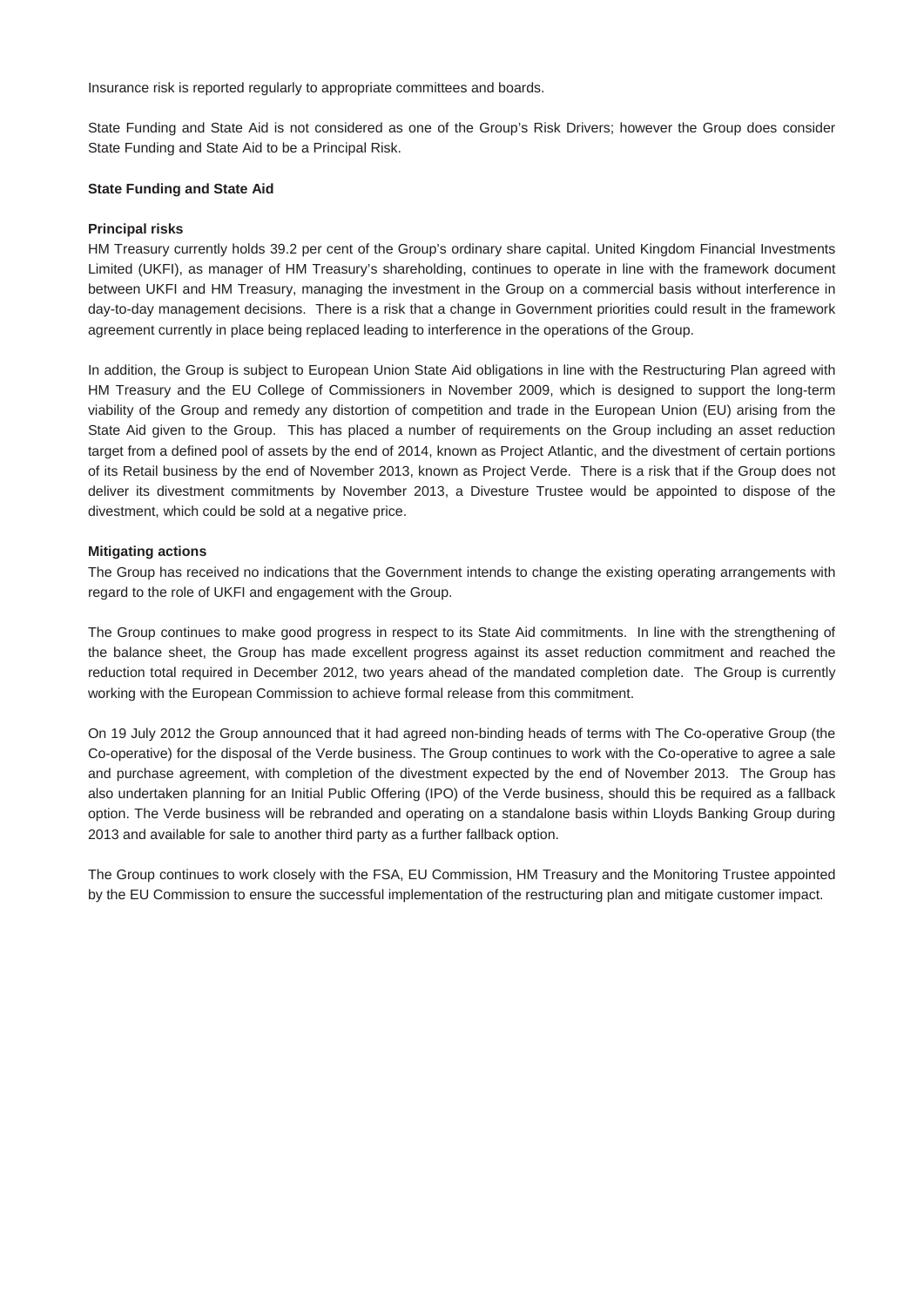#### **Appendix 2 – Related Party Transactions**

The following statements regarding related party transactions of Lloyds Banking Group plc are set out on pages 298 to 301 of the Annual Report. The following is extracted in full and unedited form from the Annual Report.

#### **Note 52: Related party transactions**

#### **Key management personnel**

Key management personnel are those persons having authority and responsibility for planning, directing and controlling the activities of an entity; the Group's key management personnel are the members of the Lloyds Banking Group plc Group Executive Committee together with its Non-Executive Directors.

The table below details, on an aggregated basis, key management personnel compensation:

|                                        | 2012<br>£m     | 2011<br>£m               | 2010<br>£m    |
|----------------------------------------|----------------|--------------------------|---------------|
| Compensation                           |                |                          |               |
| Salaries and other short-term benefits | 12             | 12                       |               |
| Post-employment benefits               | $\blacksquare$ | $\overline{\phantom{0}}$ | $\mathcal{P}$ |
| Share-based payments                   | 13             |                          | 8             |
| <b>Total compensation</b>              | 25             | 23                       | 17            |

Aggregate contributions in respect of key management personnel to defined contribution pension schemes were £0.1 million (2011: £0.2 million; 2010: £0.4 million).

|                                                                            | 2012<br>million | 2011<br>million | 2010<br>million |
|----------------------------------------------------------------------------|-----------------|-----------------|-----------------|
| Share option plans                                                         |                 |                 |                 |
| At 1 January                                                               | 22              | 6               | 2               |
| Granted, including certain adjustments (includes entitlements of appointed |                 |                 |                 |
| key management personnel)                                                  | 8               | 20              | $\overline{4}$  |
| (includes entitlements of former<br>Exercised/lapsed<br>kev<br>management  |                 |                 |                 |
| personnel)                                                                 | (5)             | (4)             |                 |
| At 31 December                                                             | 25              | 22              | 6               |

**At 31 December 25** 22 6 1 2010 includes adjustments, using a standard HMRC formula, to negate the dilutionary impact of the Group's 2009 capital raising activities.

|                                                                                                                                            | 2012<br>million | 2011<br>million | 2010<br>million |
|--------------------------------------------------------------------------------------------------------------------------------------------|-----------------|-----------------|-----------------|
| Share plans                                                                                                                                |                 |                 |                 |
| At 1 January                                                                                                                               | 58              | 56              | 19              |
| Granted, including certain adjustments (includes entitlements of appointed                                                                 |                 |                 |                 |
| key management personnel)                                                                                                                  | 45              | 35              | 39              |
| (includes entitlements of former<br>Exercised/lapsed<br>kev<br>management                                                                  |                 |                 |                 |
| personnel)                                                                                                                                 | (33)            | (33)            | (2)             |
| At 31 December                                                                                                                             | 70              | 58              | 56              |
| 2010 includes adjustments, using a standard HMRC formula, to negate the dilutionary impact of the Group's 2009 capital raising activities. |                 |                 |                 |

The tables below detail, on an aggregated basis, balances outstanding at the year end and related income and expense, together with information relating to other transactions between the Group and its key management personnel:

|                                                                 | 2012 | 2011 | 2010          |
|-----------------------------------------------------------------|------|------|---------------|
|                                                                 | £m   | £m   | £m            |
| Loans                                                           |      |      |               |
| At 1 January                                                    |      |      | $\mathcal{P}$ |
| Advanced (includes loans of appointed key management personnel) |      |      | $\mathcal{P}$ |
| Repayments (includes loans of former key management personnel)  | (4)  |      | (1)           |
| At 31 December                                                  |      |      |               |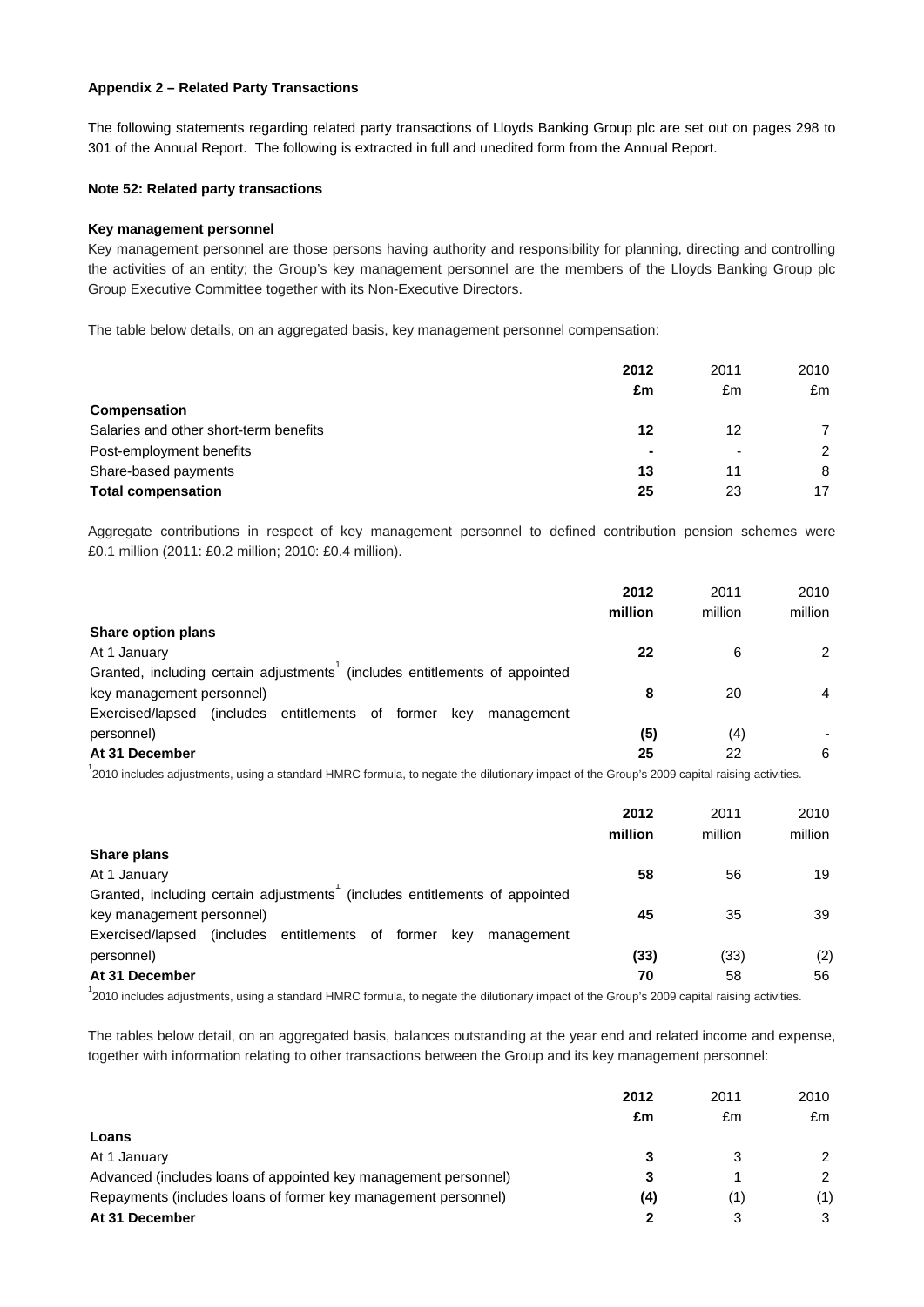The loans are on both a secured and unsecured basis and are expected to be settled in cash. The loans attracted interest rates of between 2.5 per cent and 29.95 per cent in 2012 (2011: 1.09 per cent and 27.5 per cent; 2010: 0.5 per cent and 17.90 per cent).

No provisions have been recognised in respect of loans given to key management personnel (2011 and 2010: £nil).

|                                                                  | 2012 | 2011 | 2010            |
|------------------------------------------------------------------|------|------|-----------------|
|                                                                  | £m   | £m   | £m              |
| <b>Deposits</b>                                                  |      |      |                 |
| At 1 January                                                     | 6    |      | $\overline{4}$  |
| Placed (includes deposits of appointed key management personnel) | 39   |      | 12 <sup>°</sup> |
| Withdrawn (includes deposits of former key management personnel) | (35) | (15) | (12)            |
| At 31 December                                                   | 10   |      | $\overline{4}$  |

Deposits placed by key management personnel attracted interest rates of up to 3.8 per cent (2011: 5 per cent; 2010: 4.25 per cent).

At 31 December 2012, the Group did not provide any guarantees in respect of key management personnel (2011 and 2010: none).

At 31 December 2012, transactions, arrangements and agreements entered into by the Group's banking subsidiaries with directors and connected persons included amounts outstanding in respect of loans and credit card transactions of £1 million with five directors and three connected persons (2011: £3 million with four directors and three connected persons; 2010: £2 million with six directors and four connected persons).

#### **Subsidiaries**

Details of the principal subsidiaries are given in note 9 to the parent company financial statements. In accordance with IAS 27 *Consolidated and separate financial statements*, transactions and balances with subsidiaries have been eliminated on consolidation.

#### **UK Government**

In January 2009, the UK Government through HM Treasury became a related party of the Company following its subscription for ordinary shares issued under a placing and open offer. At 31 December 2012, HM Treasury held a 39.2 per cent (2011: 40.2 per cent) interest in the Company's ordinary share capital and consequently HM Treasury remained a related party of the Company during the year ended 31 December 2012.

From 1 January 2011, in accordance with IAS 24, UK Government-controlled entities became related parties of the Group. The Group regards the Bank of England and entities controlled by the UK Government, including The Royal Bank of Scotland Group plc, Northern Rock (Asset Management) plc and Bradford & Bingley plc, as related parties.

Since 31 December 2011, the Group has had the following significant transactions with the UK Government or UK Government-related entities:

#### **Government and central bank facilities**

During the year ended 31 December 2012, the Group participated in a number of schemes operated by the UK Government and central banks and made available to eligible banks and building societies.

#### **Credit guarantee scheme**

HM Treasury launched the Credit Guarantee Scheme in October 2008. The drawdown window for the Credit Guarantee Scheme closed for new issuance at the end of February 2010. At 31 December 2011, the Group had £23.5 billion of debt in issue under the Credit Guarantee Scheme but this was all repaid during 2012. During the year ended 31 December 2012, fees of £59 million paid to HM Treasury in respect of guaranteed funding were included in the Group's income statement (2011: £291 million).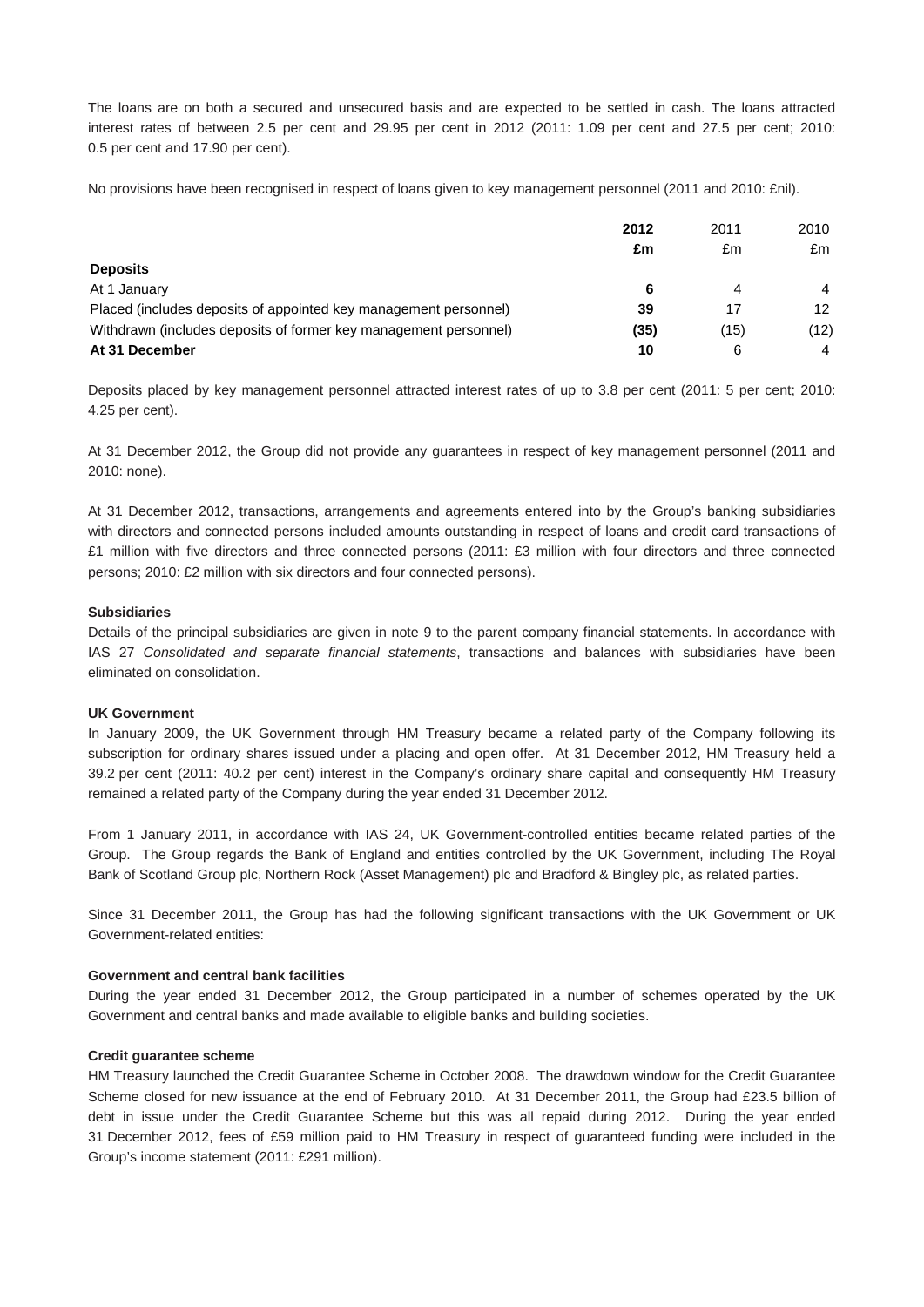#### **National Loan Guarantee Scheme**

The Group is participating in the UK Government's National Loan Guarantee Scheme, which was launched on 20 March 2012. Through the scheme, the Group is providing eligible UK businesses with discounted funding, subject to continuation of the scheme and its financial benefits, and based on the Group's existing lending criteria. Eligible businesses who take up the funding benefit from a 1 per cent discount on their funding rate for a certain period of time.

#### **Business Growth Fund**

In May 2011 the Group agreed, together with The Royal Bank of Scotland plc (and three other non-related parties), to commit up to £300 million of equity investment by subscribing for shares in the Business Growth Fund plc which is the company created to fulfil the role of the Business Growth Fund as set out in the British Bankers' Association's Business Taskforce Report of October 2010. At 31 December 2012, the Group had invested £50 million (2011: £20 million) in the Business Growth Fund and carried the investment at a fair value of £44 million (2011: £16 million).

#### **Big Society Capital**

In January 2012 the Group agreed, together with The Royal Bank of Scotland plc (and two other non-related parties), to commit up to £50 million each of equity investment into the Big Society Capital Fund. The Fund, which was created as part of the Project Merlin arrangements, is a UK social investment fund. The Fund was officially launched on 3 April 2012 and the Group invested £12 million in the Fund during 2012.

#### **Funding for Lending**

In August 2012 the Group announced its support for the UK Government's Funding for Lending Scheme and confirmed its intention to participate in the scheme. The Funding for Lending Scheme represents a further source of cost effective secured term funding available to the Group. The initiative supports a broad range of UK based customers, providing householders with more affordable housing finance and businesses with cheaper finance to invest and grow. The Group drew down £3.0 billion during 2012.

#### **Central bank facilities**

In the ordinary course of business, the Group may from time to time access market-wide facilities provided by central banks.

#### **Other government-related entities**

Other than the transactions referred to above, there were no other significant transactions with the UK Government and UK Government-controlled entities (including UK Government-controlled banks) during the period that were not made in the ordinary course of business or that were unusual in their nature or conditions.

#### **Other related party transactions**

#### **Pension funds**

The Group provides banking and some investment management services to certain of its pension funds. At 31 December 2012, customer deposits of £129 million (2011: £63 million) and investment and insurance contract liabilities of £1,213 million (2011: £928 million) related to the Group's pension funds.

#### **Open Ended Investment Companies (OEICs)**

The Group manages 244 (2011: 249) OEICs, and of these 136 (2011: 142) are consolidated. The Group invested £1,563 million (2011: £1,283 million) and redeemed £1,690 million (2011: £884 million) in the unconsolidated OEICs during the year and had investments, at fair value, of £6,479 million (2011: £4,431 million) at 31 December. The Group earned fees of £325 million from the unconsolidated OEICs during 2012 (2011: £318 million).

#### **Joint ventures and associates**

The Group provides both administration and processing services to its principal joint venture, Sainsbury's Bank plc. The amounts receivable by the Group during the year were £32 million (2011: £21 million), of which £16 million was outstanding at 31 December 2012 (2011: £10 million). At 31 December 2012, Sainsbury's Bank plc also had balances with the Group that were included in loans and advances to banks of £1,229 million (2011: £1,173 million), deposits by banks of £1,268 million (2011: £780 million) and trading liabilities of £nil (2011: £340 million).

At 31 December 2012 there were loans and advances to customers of £3,424 million (2011: £5,185 million) outstanding and balances within customer deposits of £45 million (2011: £88 million) relating to other joint ventures and associates.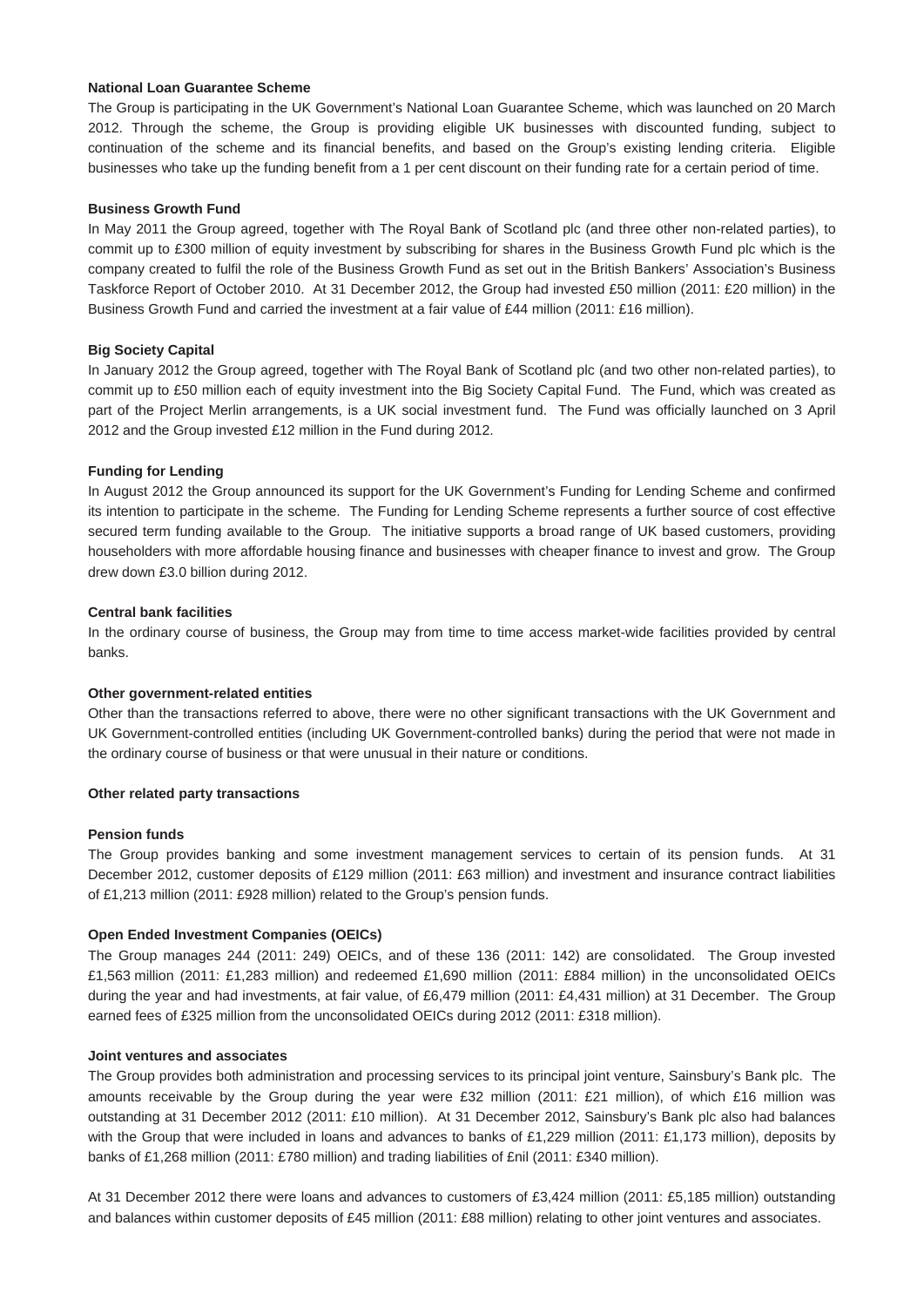In addition to the above balances, the Group has a number of other associates held by its venture capital business that it accounts for at fair value through profit or loss. At 31 December 2012, these companies had total assets of approximately £10,759 million (2011: £11,500 million), total liabilities of approximately £10,956 million (2011: £10,807 million) and for the year ended 31 December 2012 had turnover of approximately £8,169 million (2011: £7,376 million) and made a net loss of approximately £488 million (2011: net loss of £83 million). In addition, the Group has provided £5,146 million (2011: £5,767 million) of financing to these companies on which it received £208 million (2011: £106 million) of interest income in the year.